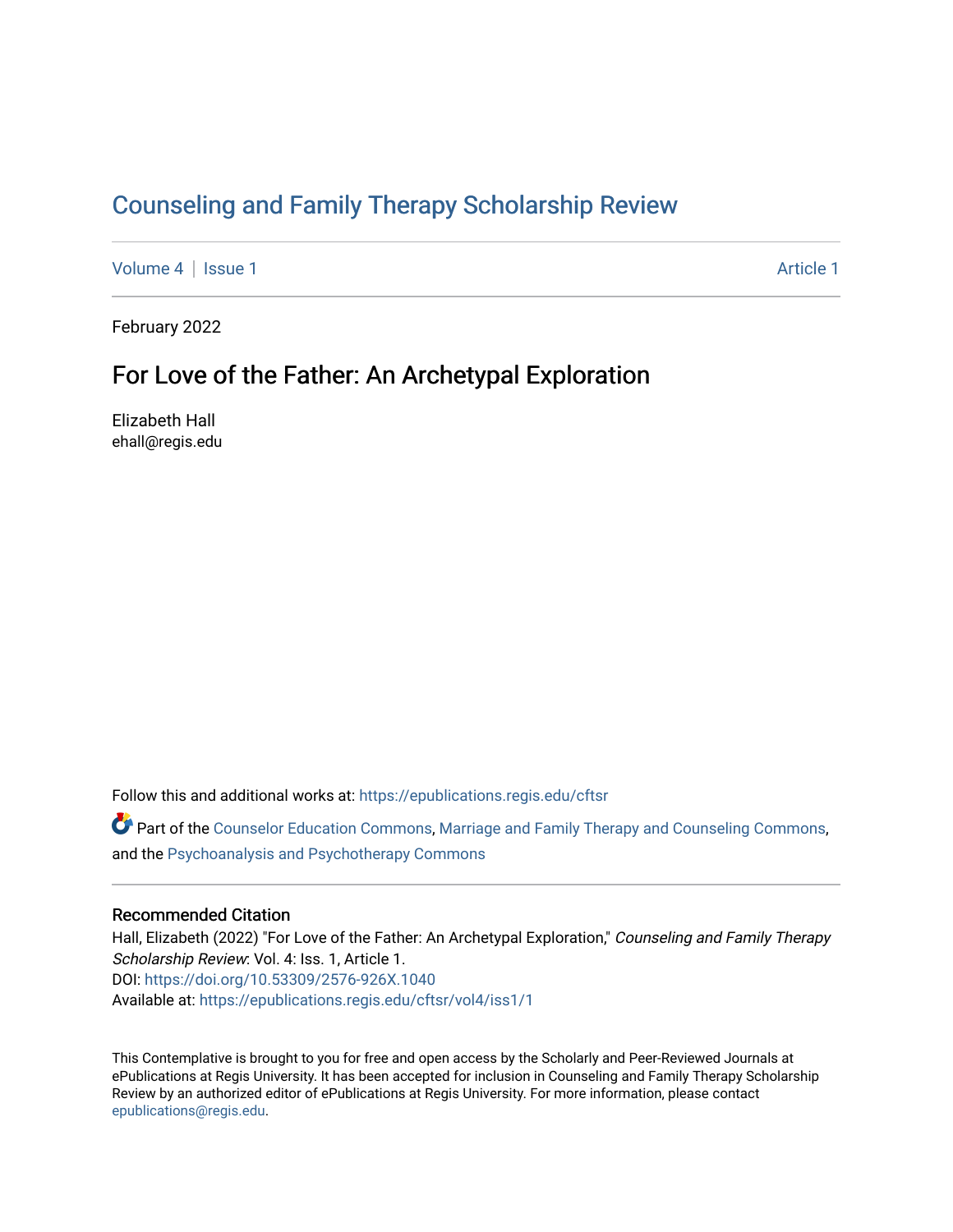## **For Love of the Father: An Archetypal Exploration**

## BETSY HALL

## *Associate Dean and Professor, Division of Counseling and Family Therapy Regis University, Thornton, CO*

Great stories articulate the movement of the individual and collective psyche and withstand the tests of time, location, cultural and gender distinctions. Through the study of myth, we recognize our shared humanity and the particularities that inform a life. As a depth psychotherapist, I come to archetypal stories with expectancy, hoping to re-cognize myself and my clients within the action of the other. The Biblical story of Jacob and Esau (Genesis 25-35) offers the scholar boundless opportunity for theological, ethical and historical analysis. However, this story of familial relationships requires of me a different kind of telling. This essay is intended not as a scholarly examination of a myth, but rather as a mythic exploration of self. Using Jacob as my guide, I will explore how the archetypal movements of longing, envy and love; deception, separation and reconciliation inform and reveal underlying themes within my life story, and in particular, how my relationship with my father determined much of the course of my life.

*KEYWORDS:* depth psychology, mythic, archetypal, symbolic, psyche, inner and outer self

### **Depth Psychological Approach**

Depth psychology turns to mythology to glean the psychological lessons that can be excavated from archetypal imagery. Myths are understood to be embellished sacred stories that convey psychic *Truth* about the human experience. One can approach mythology from a cultural or personal perspective to understand motivations, influences, complexes, and behaviors. Mythological imagery is understood with analogical and metaphorical reasoning, and as such, the characters and plot reveal interior aspects of the individual or collective psyche. From an archetypal perspective, gender is a non-binary reality, with all archetypes revealing universal psychic experience regardless of the ascribed gender roles within a story. What is more salient are the behaviors, themes and emotions conveyed within the mythos. Thus, the story of Jacob and Esau reveal aspects of both my outer relationships, and more pointedly, the internal drama of my psyche.

#### **Summary of Genesis 25-35**

The story of Jacob and Esau tells of twin brothers born to Isaac and Rebekah. Esau is the older twin who is envied by the younger brother. Aside from having his father's love, Esau, as the oldest, possess the birthright privilege. Their mother, whose love for Jacob is greater, conspires with Jacob to outwit his brother, deceive his father, and steal what rightly belongs to Esau. Jacob purchases the birthright from his hungry and impulsive brother and usurps his father's blessing by cloaking himself in Esau's clothes and covering his smooth skin with goatskins. Isaac is blind to truth by the touch and smell of his apparent hairy son. To protect himself from Esau's rage over the theft, Jacob must leave home and travel east to live with his uncle, Laban. There he will live for 20 years before returning home. Jacob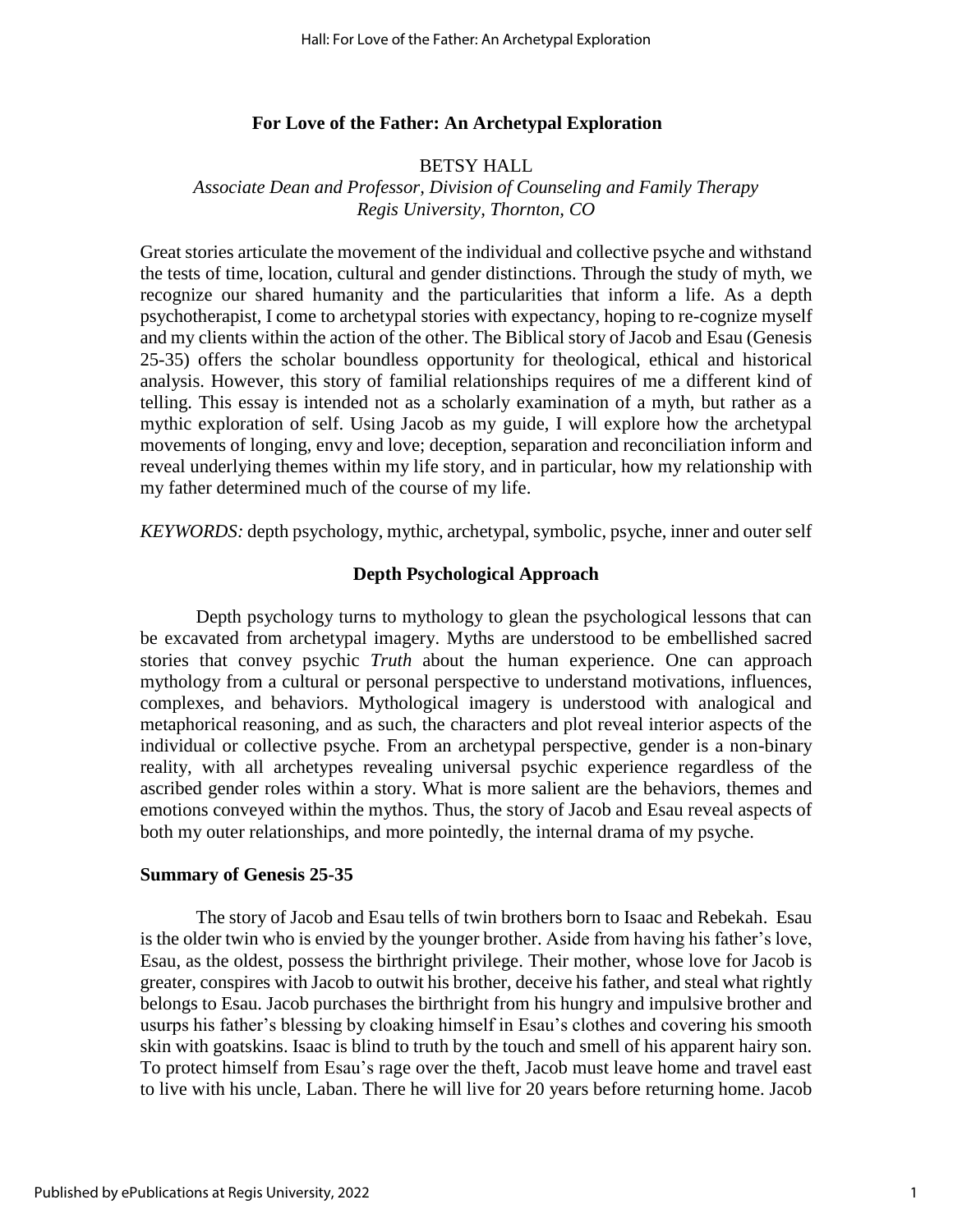marries Laban's two daughters, Leah and Rebekah, one out of deception and the other by passionate choice. Once again, we are introduced to siblings with opposing nature and an act of family deception. After a long period of productivity and development, Jacob determines that he needs to return to his homeland. Along the way he will experience a transformative dark night in which he wrestles with a Stranger. Arriving home, the two brothers reconcile and the story concludes when together they attend their father's funeral.

From conception forward, Jacob wrestles with his destiny and the fullness of his being. In Jacob we find a fully imperfect human being whose quests for psycho-spiritual development and wholeness. Movement from one stage of development to the next is precipitated by transformative moments of darkness and revelation. Jacob "clings to these fleeting epiphanies, endures endless travails of his life and eventually emerges as an integrated adult prepared to lead his tribe" (Rosenblatt, 1995, p. 236). Jacob's story, and thus mine, can be broken into three parts: The Beginning, Time Away, and Return and Reconciliation.

### **The Beginning**

*Isaac prayed to the LORD for his wife, because she was barren; and the LORD granted his prayer, and his wife Rebekah conceived. The children struggled together within her… When her time to give birth was at hand, there were twins in her womb… Esau was a skillful hunter, a man of the field, while Jacob was a quiet man, living in tents. Isaac loved Esau, because he was fond of game; but Rebekah loved Jacob (Genesis: 25:21 – 25:28).*

As the future third patriarch, Jacob's life begins in a tussle with his twin brother, Esau. Conceived through divine intervention, the brothers contain divergent energies and qualities. Esau as the hunter, is impulsive, virile, of the earth and extroverted, while Jacob is cunning, strong-minded, introverted, and introspective. Esau has what Jacob does not; he has a know-how in the outer world of fields, the birthright and consequent blessing, and most importantly, Esau has their father's love. The frail Isaac finds within his hairy son the strength he envied in his own brother Ishmael. The father's greater love for Esau inspires feelings of competition, envy, and longing, and drives Jacob to commit two significant acts: the purchase of the birthright, and the deceitful garnering of the blessing intended for Esau. Viewed psychologically Esau is both the outer sibling and the inner twin to Jacob. Sibling rivalry as a recurring mythos in Genesis reveals the soul-making function of familial relationships. As Peter Pitzele suggests, "Brotherhood is the final crucible for the soul" (1995, p. 161). Jacob's life course and the fulfillment of destiny are assured by a covetous longing for a father's love and the birth right that is initially denied to him. Unrequited love, and the inevitable acts of a child, shape an individual life and found a future nation.

Raised within a traditional male family as the only daughter, I looked to my four older brothers with deep envy. I ached to have their physical power, their social position and to participate in the activities open to males but denied to females. I was acutely aware that within my family and the culture at large, males were promised a birthright and privilege denied to daughters and mothers. I wanted what they had, to be of the field, not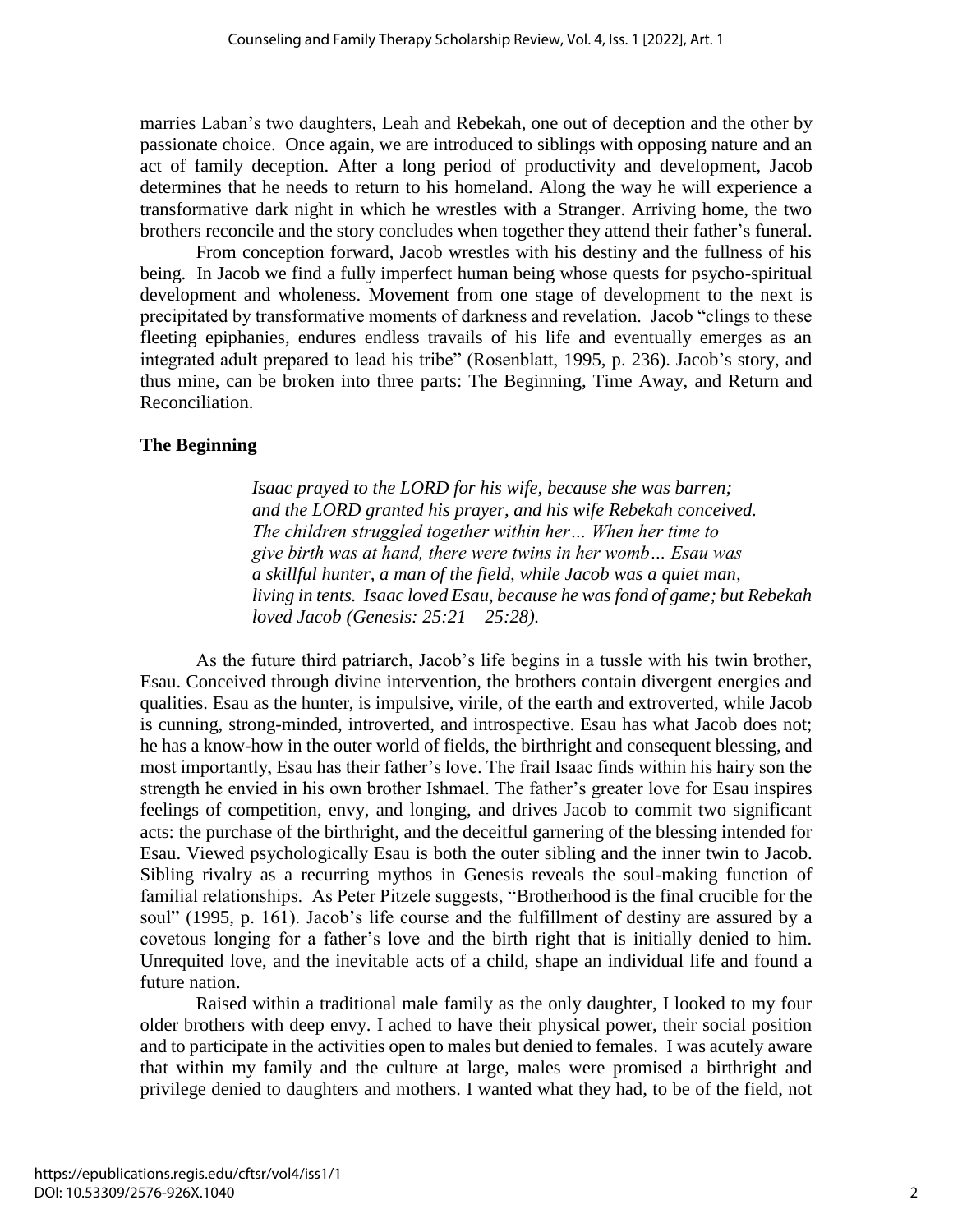the tent, to receive blessings and opportunities. Even more significantly, my greatest desire was to gain my father's elusive love. My mother's love was obvious, but I was disinterested in her ways of being because of her oppressed role; I longed for my father's attention, approval and the advantages I thought it would offer.

Like Isaac before him, my father envied his stronger athletic brother, and encouraged his sons to succeed in ways that he could not. We all knew of his love for sports, as well as, his disappointment in lacking natural ability. A fierce competitive nature and psychological gamesmanship served to compensate for my father's lack of talent. He challenged all of his sons to defeat him. As the young girl-child I sat on the outside, looking on with a hungry desire to join the race. Very early in life, I recognized that it was up to me if I were to have a relationship with him; I would have to enter his masculine arena. Blind to and fearful of the feminine, my father had no idea how to relate with a daughter. I grew up listening to him berate women for their "irrational female logic," "supposed intuition" and excessive fear and caution. Having never protected me from his opinions indicates that he denied my gender. Driven to turn his blind eye toward me, I covered my smooth skin with the hairy façade of a young "Tom boy."

Leaving my tent for the fields, I denied my love of mystery and my contemplative, introverted nature, and instead developed a boisterous, active posture. Willing to go to any lengths to steal my father's glance, to usurp my brother's needs, to gain what I so desperately desired, I became all that I sensed my father wanted me to be: stoic, fearless, competitive, career oriented, athletic and rejecting of everything deemed feminine at that time in history (mid to late 1900's). While my father appeared to be impressed with my achievements, I never felt as competent, nor as worthy as my brothers were in his eyes. Refusing defeat, I tried harder. Without complaint, I was always at his side participating in *his* activities, in *his* way, whether I enjoyed them or not.

Returning to the Bible, the story of Esau's deception reveals the complexity of participation that is necessitated by individual and collective destiny. In seeking fulfillment, God and Psyche require humans to commit difficult acts for the greater good of nation and soul. The scripture reveals that Jacob did not deceive his father on his own; together, the Lord's prophecy, Rebekah's insight, Jacob's desire, Esau's carelessness, and Isaac's blindness create the outcome.

My deception also required the mutual involvement of both parents and the fates. Aside from my father's inability to see and value femininity, my mother's actions were complicit with my scheme. At first glance, my mother's motivations appear to be neglectful, necessitated by her own need to survive. Overwhelmed by the demands of five children, seven years apart in age, my mother was relieved to have me seek attention from any other source. Refusing to engage in any of my father's worldly interests, my mother safely put that duty into the hands of her daughter. Outside of the bedroom, I became my father's life partner in the world of sports, travel and adventure. Burdened by her own wounds and devalued as a woman, my mother was unable to foster pride in being female; which supported my willingness to adorn my brothers' skin.

As the years passed, I came to believe that something else was at work, albeit unconscious, within my mother's mind. My mother's story is reflective of so many others of her generation. Prior to meeting my father, my mother had been a pre-med student at Wellesley College. Number one in her class, she had a bright and active mind, and had dreams of a professional future. Instead, she met my father, dropped out of college, married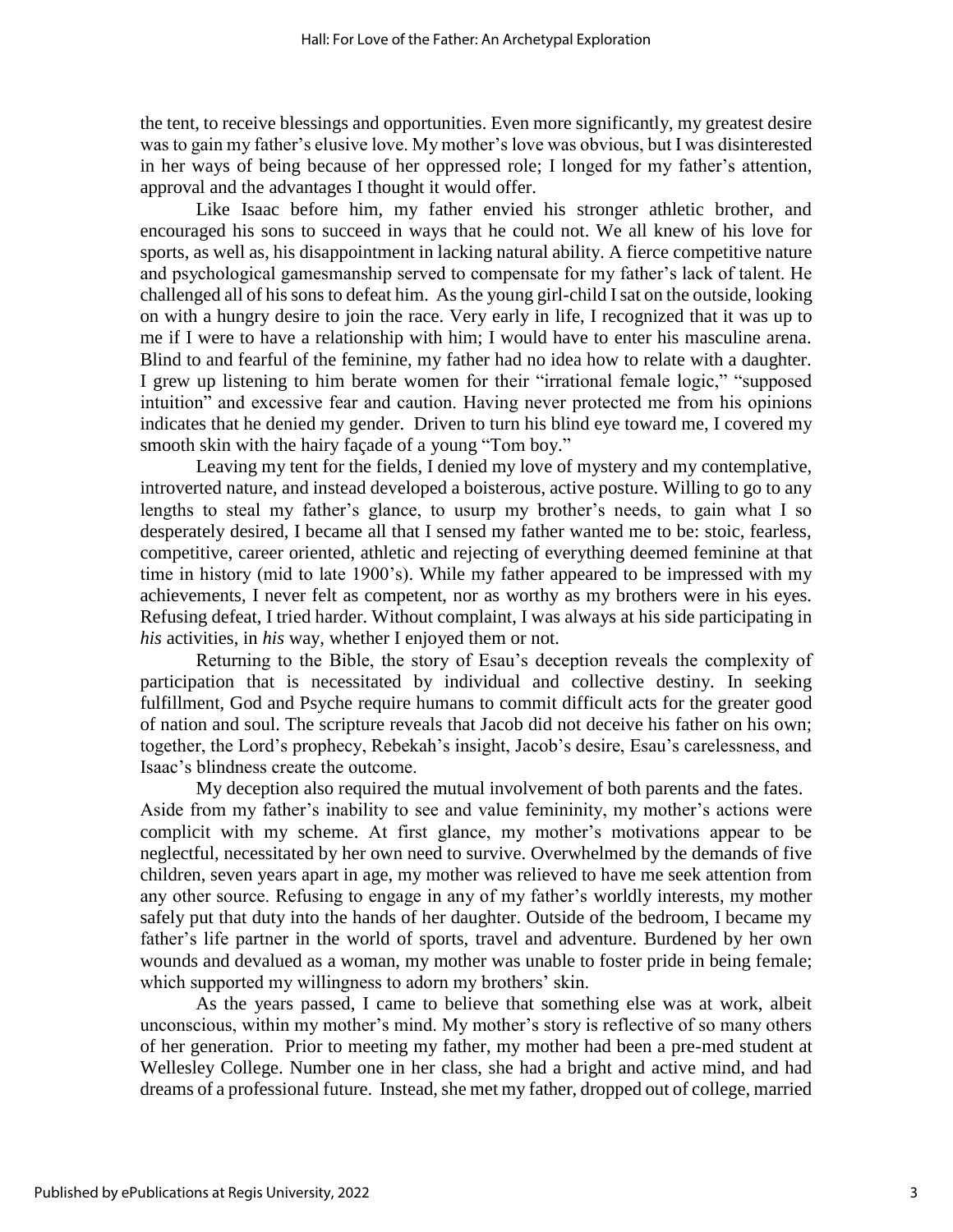and became pregnant within six months. Out of duty, love and profound fear of the unfamiliar, her life was one of seclusion to the home. Although often frightened for me, my mother always celebrated my courage to explore the world in pursuit of my dreams. I now suspect that she may have believed that my only way out of the house was through aligning with my father. Perhaps, with Rebekah-like wisdom and sacrifice, she drove me from her lap into the outstretched arms of the patriarchy, knowing that my destiny lay in leaving home.

Although I received my father's blessing for having donned the hairy skin, I never felt that I had authentically won his love. His approval was based on the deception that I had successfully overcome the "limitations" of being female. For decades, I would believe that he loved my masculine ways, not me. Further, my masquerade not only fooled those around me, but effectively veiled my own awareness. Natural instincts driven into unconsciousness, became objectionable and subservient to my adaptive hairy persona. Deep within I sensed that my survival depended on separation from the family crucible of sibling rivalry and paternal doubt. Split-off from my inner self, but bolstered by the strength and promise of masculine outer garments, I left the fatherland in search of my destiny. Leaving home was both an inner act of exile from authentic parts of myself and a physical relocation 1000 miles away from family.

## **Time Away**

*Now Laban had two daughters; the name of the elder was Leah, and the name of the younger was Rachel. Leah's eyes were lovely, and Rachel was graceful and beautiful. Jacob loved Rachel… Genesis: 29:16-18*

With his parent's blessing, Jacob leaves Beer-sheba for Haran, with the hopes of finding a bride. Arriving in the land of the East, Jacob falls instantly in love with Rachel, upon meeting her "Jacob kissed Rachel and began to weep aloud." (Genesis 29:11). Jacob asks Laban for Rachel's hand in marriage. Although Laban agrees to a price, seven years of Jacob's labor, he deceives Jacob by sending Leah to the wedding bed instead of Rachel. Jacob honors his marriage to Leah but insists on having Rachel for a second wife. Once again, Jacob must serve Laban for seven more years as a price for his true love.

In the image of the two sisters, we find again the theme of deception and longing, as well as, an allusion to intrapsychic marriage and external desire. Esau and Rachel are the siblings with the favored physical presence of strength and beauty, while Jacob and Leah possess vision and resourcefulness and a will to get what they need. Leah, like Jacob, conspires with a parent to gain what she lacks. Although unloved, Leah bares seven of Jacob's children. In Leah, Jacob finds a mirror reflection of his character and needs. In her like-mindedness and less favored condition, Leah can be viewed symbolically as the cloaked and adaptive mate, while Rachel, the object of Jacob's longing represents his split off authentic self. Before Jacob can bed with his true self, he must commit to years of labor with the self-reflecting wife, that part of him that seeks outer approval through action.

A few years after leaving my father's home I came to meet my true love, my future husband, Doug. As with the biblical couple, I immediately recognized that I had met the man I would marry, however, ten years would pass before our wedding day. Standing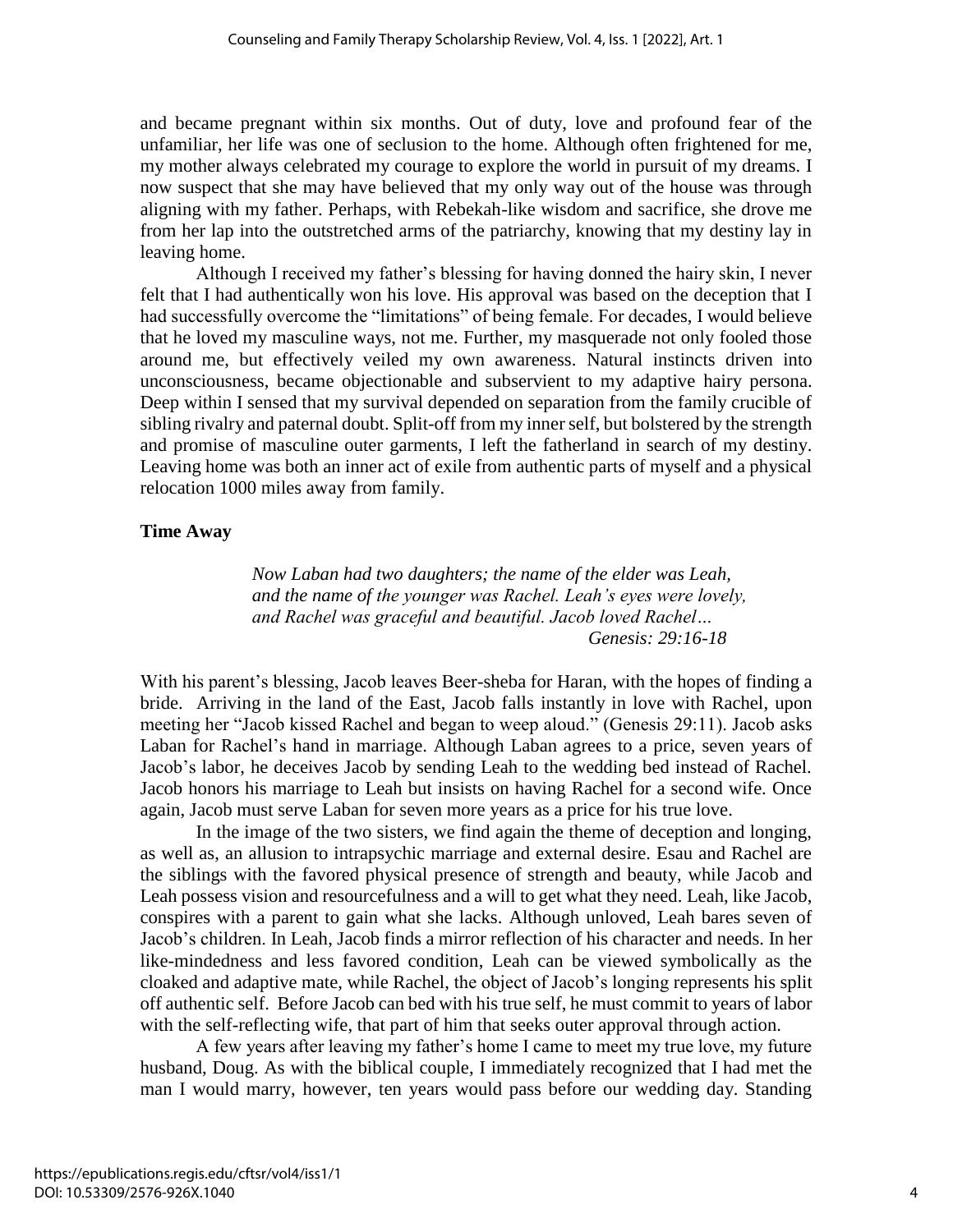between Doug and myself was my Leah, my inner mate of deception. Before I could truly commit my love to another, I had to have intercourse with the mirroring bride that revealed my own desperate acts of deception and self-denial. My relationship with Doug unveiled my attachment concerns: what further sacrifice of self would be required to have this man's love? What disguise, what deception would be necessary to win his blessing? Total commitment was halted by the self-knowledge that without a stronger sense of personal identity, I would once again lose myself for the love of another. Thus, my first commitment had to be with myself, the extroverted sister who could manifest in the outer world of career accomplishment. Only after serving this need could I wed my beloved.

Moving further into the intrapsychic meaning of the two wives, I see within the sisters, my adaptive, extroverted Leah who birthed much but never felt genuinely cherished within or without. Always wrestling with a sense of not being enough, my Jacob-Leah union produced a great deal but remained absent of true love –love for myself. However, during these decades of imposed psychic exile, events conspired which introduced me to my inner Rachel, the lost beloved, contemplative, soulful self. Is it no wonder Jacob weeps when he first kisses Rachel? Who among us has not been deeply moved when we come in contact with denied qualities of our soul that return to awaken our passion and offer sacred union. Years of inner work and healing finally brought me to remember and embrace my inner Rachel. But like Jacob, further sacrifice was required for integration to happen. I needed time with both wives, with both my extroverted and introverted self, with the bride who brought me outer success, and she who calls me back to soul. As I imagine happened for Jacob, my hairiness began to recede while smoother skin took outer form. As such, my relationship with myself, and my family began to evolve into more genuine exchanges and a greater valuing of my authentic way of being. I was readied for return and reconciliation, when something happened along the way.

#### **Return and reconciliation**

*Jacob was left alone; and a man wrestled with him until daybreak. When the man saw that he did not prevail against Jacob, he struck him on the hip socket; and Jacob's hip was put out of joint… Then he said, "Let me go for the day is breaking…You shall no longer be called Jacob, but Isreal, for you have striven with God and with humans and have prevailed." Genesis: 32:24-28*

Years of service to Laban bring Jacob psychological growth, physical prosperity and numerous offspring. Having achieved success, Jacob is called to return to his homeland, to the unfinished business he left behind. A nightly encounter with the Angel or Stranger (Rosenblatt, 1996; Pitzele, 1995) provides the final preparation for his return. Jacob wrestles through the night with the mysterious being, and walks away forever changed. Having never fully defined the night figure, the Bible allows us, along with Jacob, to experience the mystery and depth of the encounter. Perhaps the Stranger is God, destiny, or Jacob's own unknown inner psyche. What appears most significant, is that he leaves the experience humbled physically and psychologically, and with an earned, not manipulated, blessing. Jacob, the heir apparent patriarch, has been given a new name, Israel.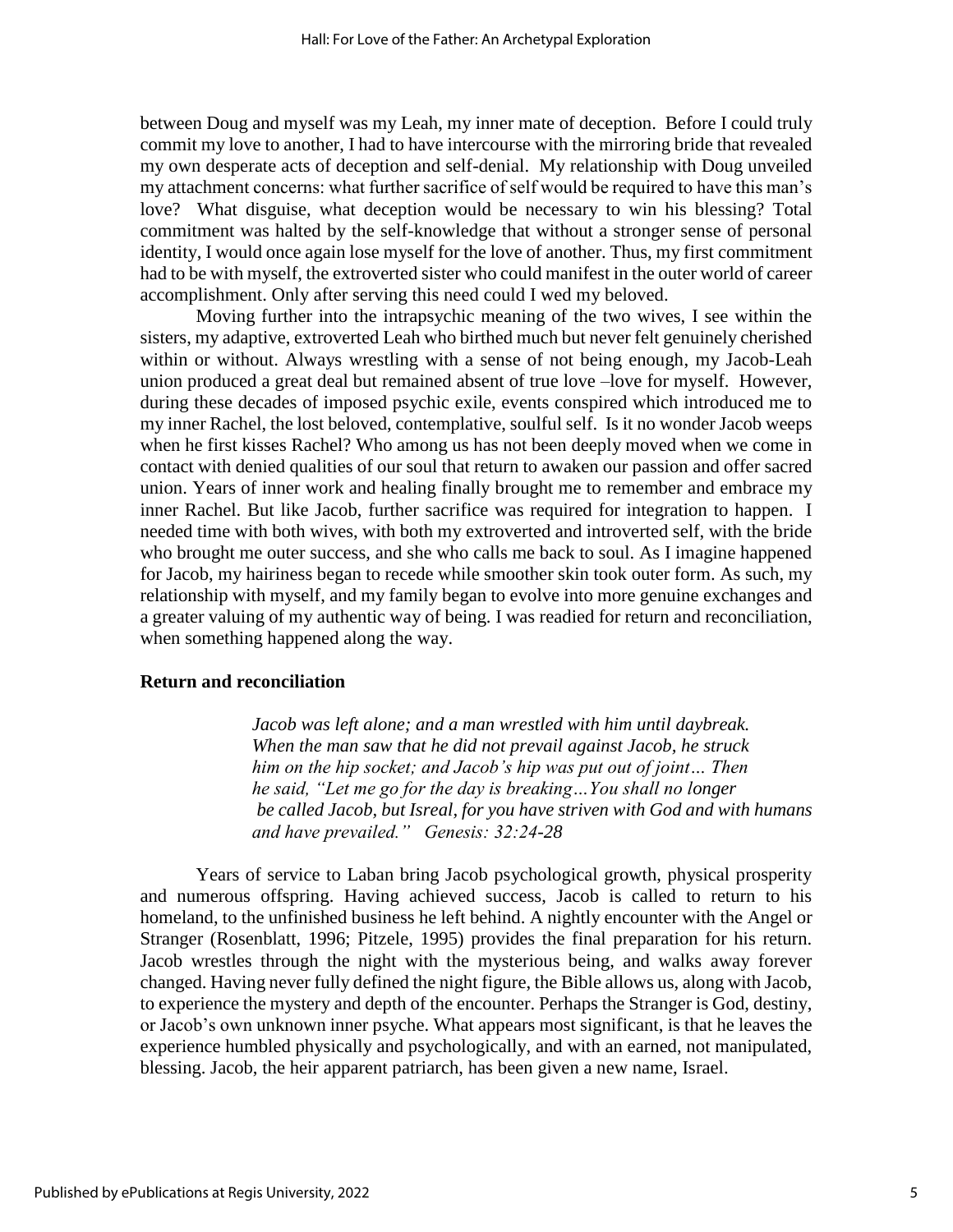Securely established in the outer world, a deeper reclamation and return became possible for me. The Stranger that assaulted me on my inward journey home was the Angel of Death, who unexpectedly took my mother from us following a 16-day hospitalization. Wrestling with the inevitable power of death and its profound grief forever changed me and my position within the family. My night tussle with the Death Angel transformed my way of being; my outward movements, my interactions, my mind and heart were greatly humbled by the markings of death. Quickened by my encounter, I fell further into my authentic self and spiritual truth. Being fully present to my mother, and serving my father and brothers, was made possible by stripping myself of outer garments and fully embracing my wholeness as a woman and daughter. Midwifing her transition was filled with struggle, grace and revelation, and I was made anew.

Twelve hours after my mother passed, I called her cousin, her most cherished friend of 80 years and a mentor to my soul, to tell her the sad news. Just before getting off the phone she said to me: "You are now the Matriarch of the family." Her words struck deeply, this was a blessing and a renaming. In that moment, somehow, I knew the truth of her words and that I was prepared for this new charge. Rather than a manipulated blessing, I had earned the true privilege afforded a daughter's birthright.

Following the dark night, Jacob completes his journey home and is greeted by his brother.

*Esau ran to meet him and embraced him, and fell on his neck and kissed him, and they wept…Esau said, "What do you mean by all this company that I met?" Jacob answered, "To find favor with my lord." But Esau said, "I have enough, my brother: keep what you have for yourself." Jacob said. "No, please; if I find favor with you, then accept my present from my hand; for truly to see your face is like seeing the face of God—since you have received me with such favor…" Genesis 33:4-11*

Humbled, wizened and open to the truth, Jacob arrives in the fatherland and faces the brother he betrayed. Unexpectedly, Esau graces Jacob with love and forgiveness, freeing Jacob to fulfill his duty as Israel. Within Esau's face, Jacob sees God, a symbol of the psychic truth that it is a divine act to face oneself, and in so doing, to survive. Having reconciled, the brothers choose to go their separate ways, but will reunite later at their father's funeral.

Witnessing and tending to death brought me fully home to myself and to those around me. All my years of programming about the weak and devouring feminine led me to fear and despise my birthright. However, my soul waited gracefully for my return. Years of painful work brought about a reclamation of my intuitive instinct, my fascination with the unknown, and the full range of my emotions. Softer, more compassionate and receptive, I have returned to the tent where I spend my days in spiritual and psychological contemplation. Although the furry exterior has been mostly discarded, the lessons gleamed from its offerings have been integrated into my psyche. Rather than being in opposition with the other, I have reconciled my way of the fields with my smoother nature. Moderating the tools my father gave me successfully compliments my more natural instincts. Most importantly I have reconciled with the choices I made. Years of genuine grieving and courageous inner work, eventually led to inner acceptance and forgiveness. I am grateful